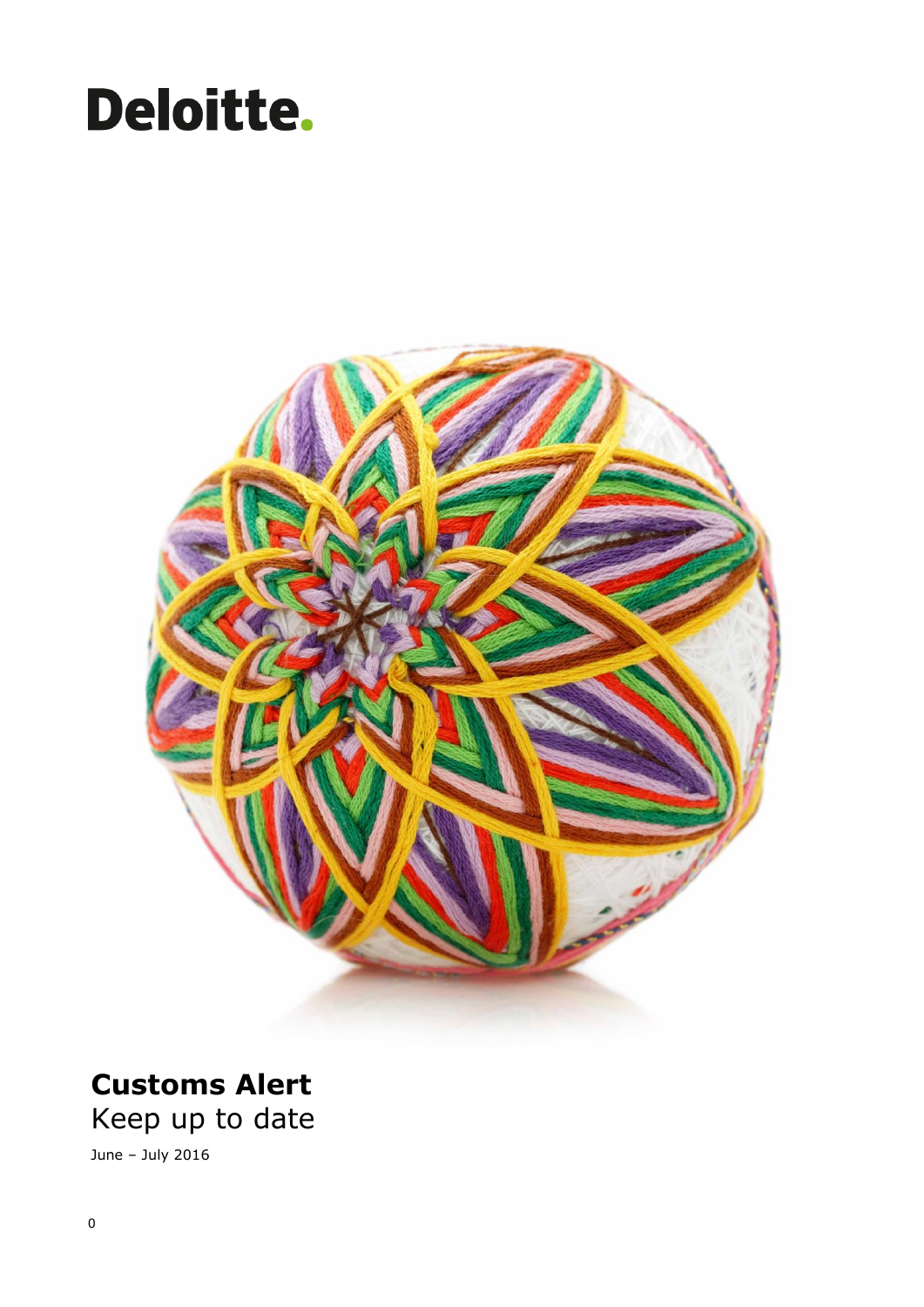## 1. General

In this Customs Alert, we provide a brief summary of new documents adopted during sessions of the Eurasian Economic Commission (the "EEC") within the framework of the Eurasian Economic Union (the "EEU") between Belarus, Kazakhstan, Russia, Armenia and Kyrgyzstan, and published on the official EEU website http://eaeunion.org/ and EEU legal portal http://docs.eaeunion.org/ru-ru/. Also, we offer you a summary of new Kazakhstan regulatory legal acts dealing with international trade.

In this edition we consider issues such as:

- the EEU integrated system of tariff preferences;
- classifiers used to complete customs declarations and customs declaration forms;
- non-tariff regulation measures;
- protective measures in relation to specific pipes and ferrous silicon manganese;
- changes to EEU integrated customs tariffs;
- specific issues around the import and export into and from Kazakhstan of precious stones, jewellery and other items, and unrefined natural diamonds;
- the import of goods into Kazakhstan that are exempt from VAT;
- specific issues around shipping documents for tobacco items to Kazakhstan.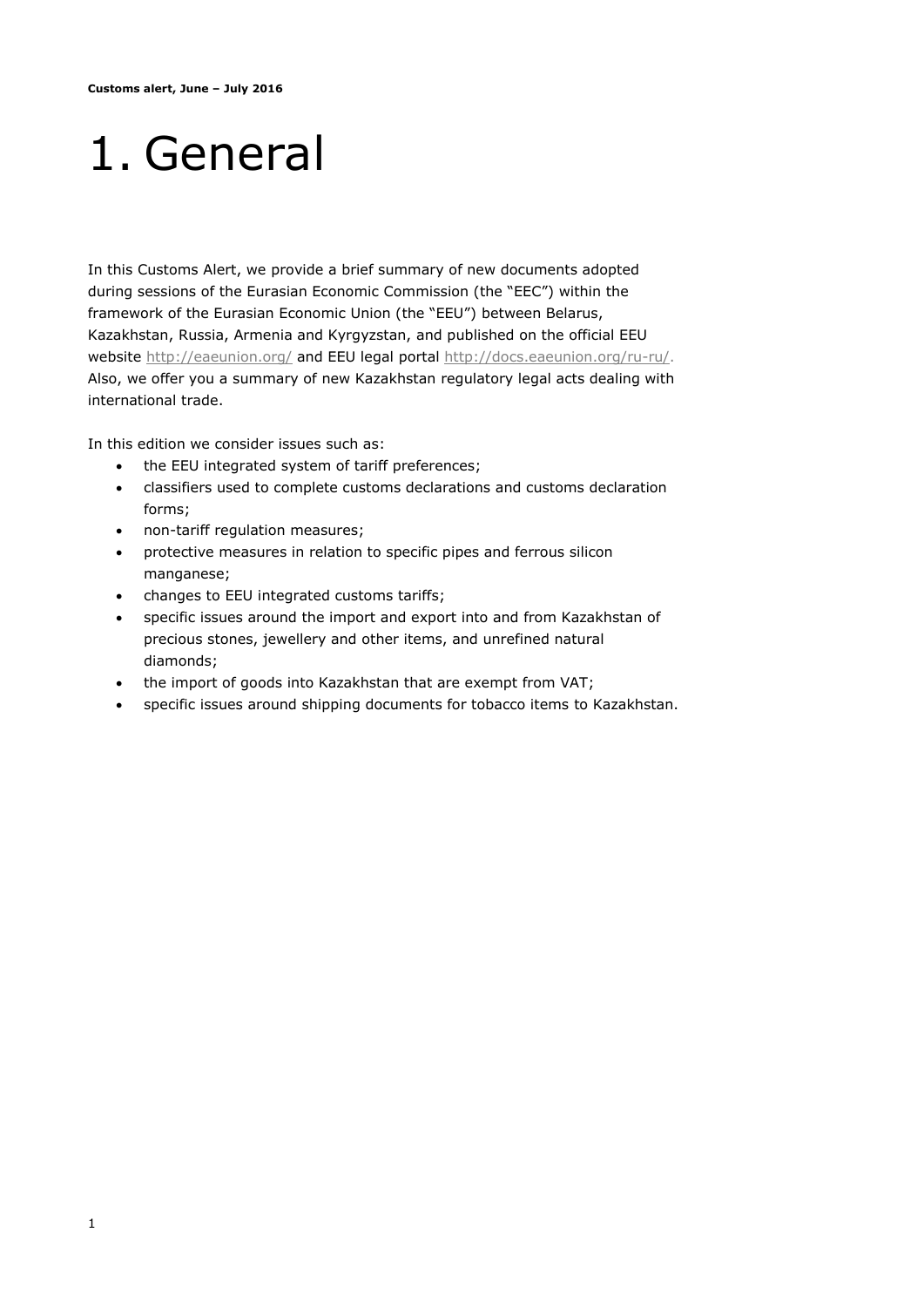### 2. Eurasian Economic Union

#### **EEU integrated system of tariff preferences**

EEC Council Resolution № 47 dated 6 April 2016 approves a statute outlining the conditions and procedure for applying the EEU integrated system of tariff preferences.

Specifically, it defines the conditions for tariff preferences to be applied on goods originating from developing countries and less developed countries, and lists cases when goods are not included in a list of preferential goods or removed from it, or when the application of tariff preferences on specific or all goods originating from developing or less developed countries may be suspended.

EEC Council Resolution № 48 dated 6 April 2016 adds a point 31 to the list of less developed countries – users of the customs union tariff preference system<sup>1</sup> as follows:

"31. Palestine (in accordance with UN General Assembly Resolution № 43/178 dated 20 December 1988)."

**Resolution № 47 enters into force at the end of 90 calendar days from the date of its official publication, which was 12 July 2016.**

**Resolution № 48 enters into force from the date Resolution № 47 enters into force.**

#### **Classifiers used to complete customs declarations**

EEC Board Resolution № 54 dated 2 June 2016 amends the following classifiers used to complete customs declarations<sup>2</sup>:

- customs payment concessions (Appendix 7);
- documents and data used in customs declaration (Appendix 8);
- taxes, fees and other payments collected by the customs authorities (Appendix 9);
- currencies (Appendix 23).

The procedure for the Resolution to enter into force and the full documents can be found on the official EEC website and EEU legal website.

ł

<sup>1</sup> Appendix 3 to Customs Union Commission ("CUC") Resolution № 130 dated 27 November 2009.

<sup>2</sup> Approved by CUC Resolution № 378 dated 20 September 2010.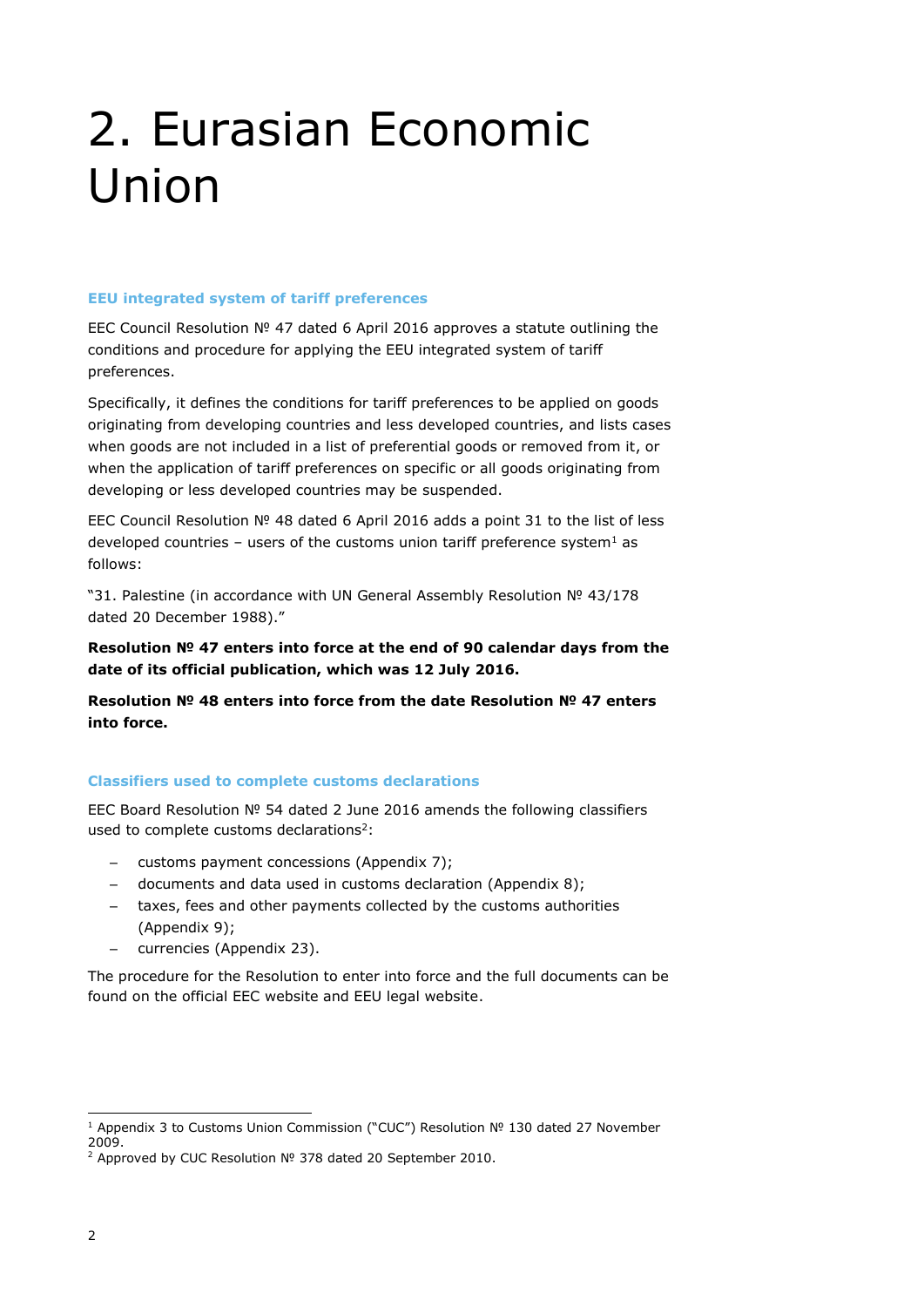#### **Customs declaration forms**

EEC Board Resolution № 56 dated 2 June 2016 amends the customs pay-in slip form ("CPIS") and the procedure for their completion<sup>3</sup>.

The Resolution also established that CPIS forms, which according to EEU member country law are strictly numbered, prepared before this Resolution entered into force, may be used to register customs pay-in slips until they are finished.

EEC Board Resolution № 77 dated 21 June 2016 amends instructions for completing goods' declarations<sup>4</sup> and instructions for completing adjustments to goods' declarations<sup>5</sup>.

EEC Board Resolution № 79 dated 5 July 2016 amends instructions for completing transit declarations<sup>6</sup>.

The full documents can be found on the official EEC website and EEU legal website.

#### **Resolution № 56 entered into force on 3 July 2016.**

**Resolution № 77 enters into force at the end of 30 calendar days from the date of its official publication and extends to legal relations arising from 1 July 2016. The Resolution was published on 22 June 2016.**

**Resolution № 79 enters into force from 1 October 2016.**

#### **Non-tariff regulation measures**

EEC Board Resolution № 57 dated 2 June 2016 amends EEC Board Resolution № 30 dated 21 April 2015 *On Non-Tariff Regulation Measures* with respect to poisonous substances that are not precursors of narcotics and psychotropic substances.

The full document can be found on the official EEC website and EEU legal website.

**The Resolution entered into force form 3 July 2016.**

#### **List of goods recognised as significant for the internal EEU market and whose export may be temporarily banned or restricted**

EEC Board Resolution № 83 dated 26 July 2016 approves a list of goods recognised as significant for the internal EEU market and whose export may be temporarily banned or restricted. Specifically, the list includes meat, milk and dairy products, wheat, grain, flour, cattle cake, liquid fuels, animal furs and hides, and metal scrap.

#### **The Resolution enters into force at the end of 30 calendar days from the date of its official publication, which was 28 July 2016.**

#### **Protective measures in relation to specific goods**

EEC Board Resolution № 48 dated 2 June 2016 extends anti-dumping measures on certain steel tubes originating from Ukraine<sup>7</sup>, and imported into the EEU, until 1

ł

<sup>3</sup> Approved by CUC Resolution № 288 dated 18 June 2010.

<sup>4</sup> Approved by CUC Resolution № 257 dated 20 May 2010.

<sup>5</sup> Approved by EEC Board Resolution № 289 dated 10 December 2013.

<sup>6</sup> Approved by CUC Resolution № 289 dated 18 June 2010.

<sup>7</sup> Approved by CUC Resolution № 702 dated 22 June 2011.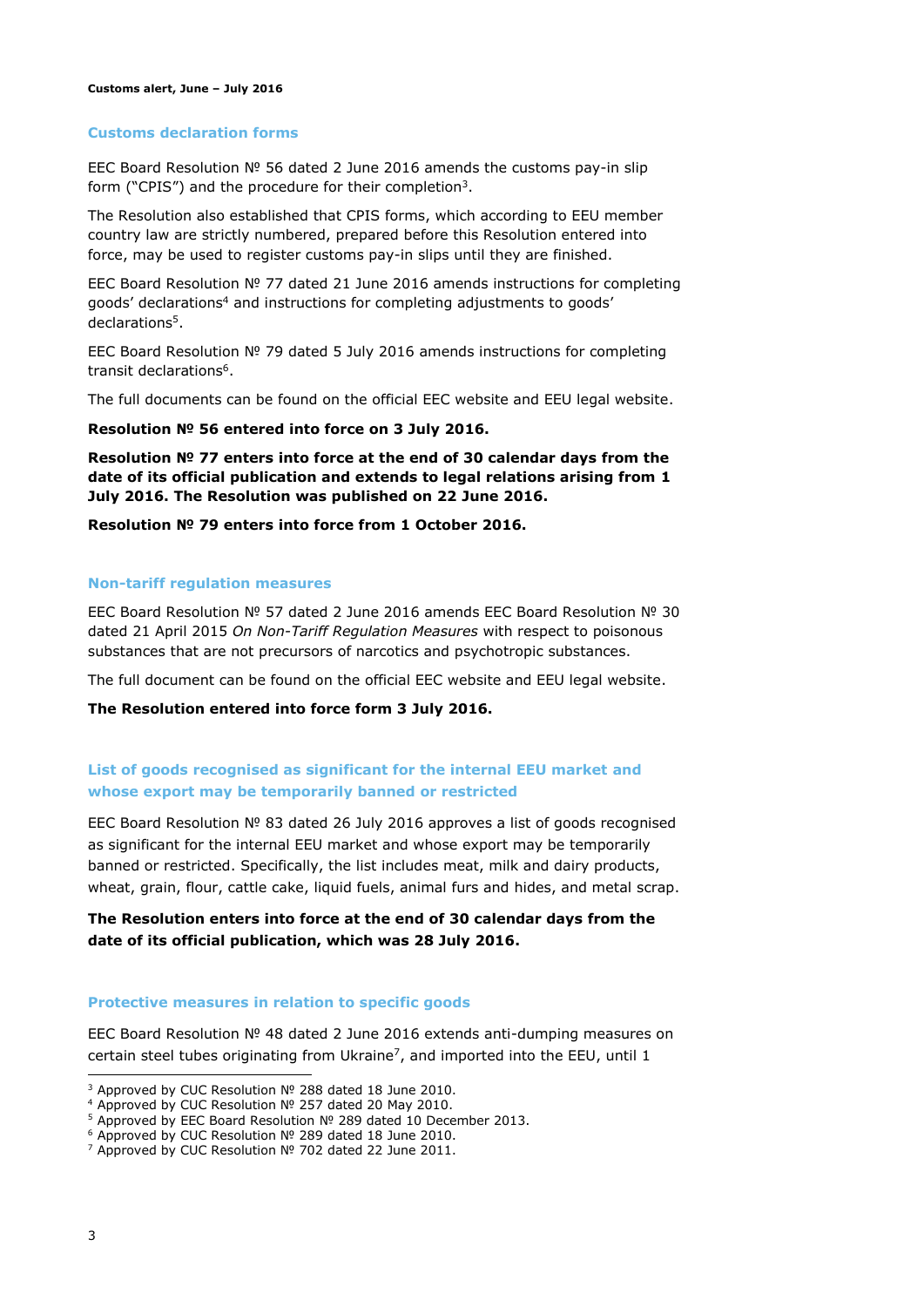#### **Customs alert, June – July 2016**

June 2021 inclusive, taking into account changes to the names of the following manufacturers:

| Old name                           | New name                             |
|------------------------------------|--------------------------------------|
| Open joint stock company Interpipe | Public joint stock company Interpipe |
| Nizhnednepr Pipeline Plant (OJSC   | Nizhnednepr Pipeline Plant (PJSC     |
| Interpipe NPP)                     | Interpipe NPP)                       |
| Open joint stock company Interpipe | Public joint stock company Interpipe |
| Novomoskovskii Pipe Plant (OJSC    | Novomoskovskii Pipe Plant (PJSC      |
| Interpipe NPP)                     | Interpipe NPP)                       |

**Resolution № 48 entered into force on 3 July 2016.**

EEC Board Resolution № 58 dated 2 June 2016 introduces anti-dumping duties on ferrous silicon manganese originating from Ukraine and imported into the EEU, for five years.

| <b>EEU FEA CN code Manufacturer</b> |                                                                                                              | <b>Anti-dumping duties</b><br>(% of customs value) |
|-------------------------------------|--------------------------------------------------------------------------------------------------------------|----------------------------------------------------|
| 7202 30 000 0                       | PJSC Zaporozhe Ferrous Alloy Plant<br>(Diagonalnaya Street 11, Zaporozhe,<br>Ukraine)                        | 26.35%                                             |
|                                     | PJSC Nikopol Ferrous Alloy Plant<br>(Elektrometallurg Street 310, Nikopol,<br>Dnepropetrovsk Oblast, Ukraine | 26.35%                                             |
|                                     | PJSC Stakhanov Ferrous Alloy Plant<br>(Stakhanov, Lugansk Oblast, Ukraine)                                   | 26.35%                                             |
|                                     | Others                                                                                                       | 26.35%                                             |

Goods are determined by their EEU FEA CN code for anti-dumping duty purposes.

**Resolution № 58 enters into force at the end of 30 calendar days from the date of its official publication, which was 3 June 2016.**

#### **Amendments to the EEU integrated customs tariffs**

EEC Council Resolution № 40 dated 16 May 2016 reduces EEU import customs duties on certain goods in accordance with WTO Russian commitments, such as various types of paper, wallpaper, carpets, footwear, including sports shoes, sweets and confectionary items, various types of fish, ferrous metal items, including those used in aviation, various vehicles, industrial and refrigeration equipment and construction materials.

Notes 1C-26C to the EEU customs tariffs have also been reworded.

The full document can be found on the official EEC website and EEU legal website.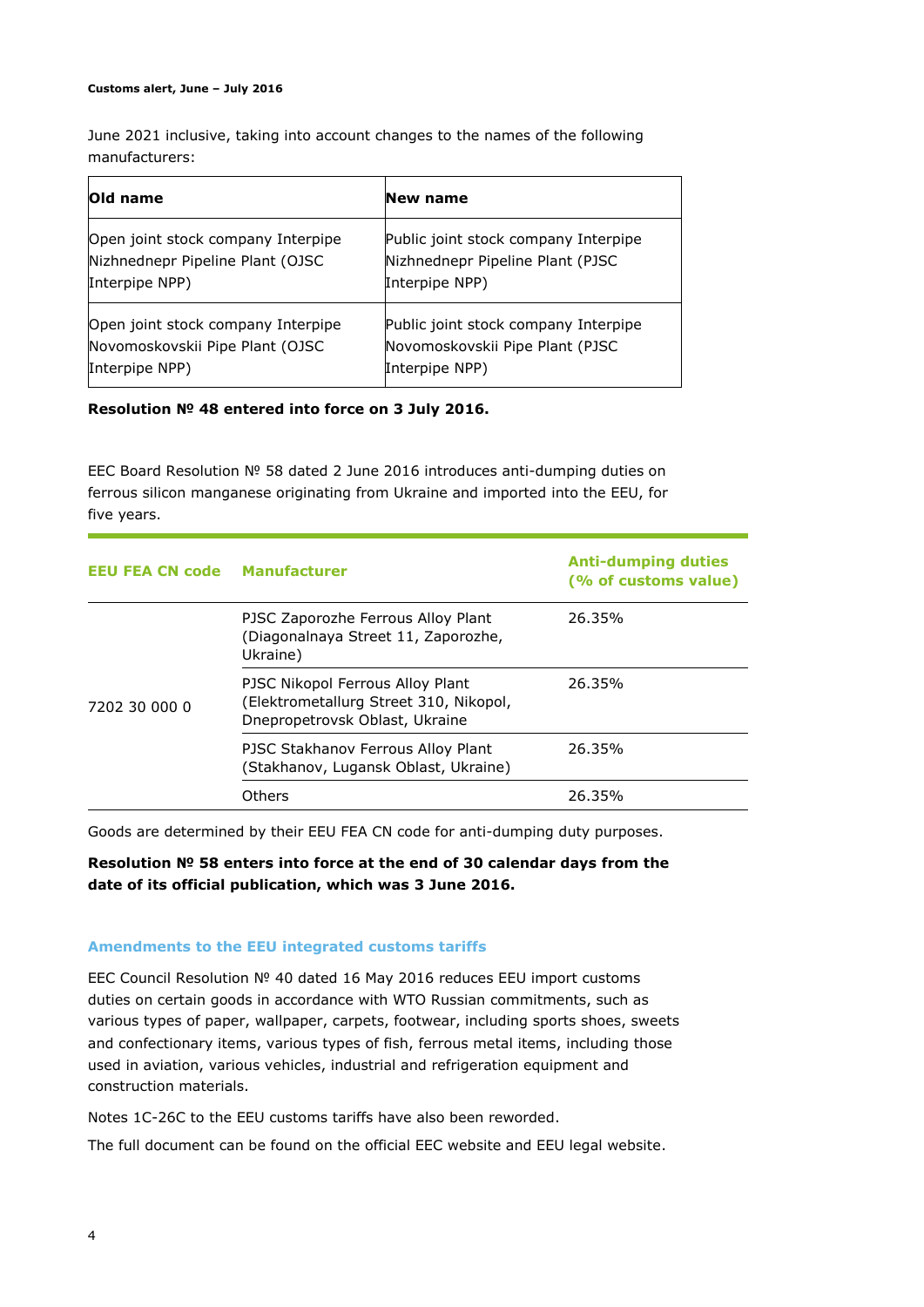#### **The Resolution enters into force from 1 September 2016 except for specific provisions, which enter into force from 31 December 2016.**

The table below shows all EEC resolutions amending EEU customs tariffs:

| <b>EEC Council Resolution EEU FEA CN</b><br>Nº, publication date<br>code |                           | Brief overview of goods Import duty rate <sup>8</sup>                                                                                                                                                    |                                            |
|--------------------------------------------------------------------------|---------------------------|----------------------------------------------------------------------------------------------------------------------------------------------------------------------------------------------------------|--------------------------------------------|
|                                                                          | 1006 30 670 1             |                                                                                                                                                                                                          | $0\%$                                      |
| 39,<br>2 June 2016 <sup>9</sup>                                          | 1006 30 670 9             | Rice                                                                                                                                                                                                     | 10%, but no less than<br>0.03 Euros per kg |
|                                                                          | 1006 30 980 1             |                                                                                                                                                                                                          | 0%                                         |
|                                                                          | 1006 30 980 9             |                                                                                                                                                                                                          | 10%, but no less than<br>0.03 Euros per kg |
| <b>EEC Board Resolution</b><br>Nº, publication date                      | <b>EEU FEA CN</b><br>code | Brief overview of goods Import duty rate <sup>10</sup>                                                                                                                                                   |                                            |
| 51,<br>3 June 2016 <sup>11</sup>                                         | 9102 11 000 0             | Watches                                                                                                                                                                                                  | 7%12                                       |
|                                                                          | 9102 19 000 0             |                                                                                                                                                                                                          | $7\%$ <sup>13</sup>                        |
|                                                                          | 9102 21 000 0             |                                                                                                                                                                                                          | 7%14                                       |
|                                                                          | 9102 29 000 0             |                                                                                                                                                                                                          | $7\%$ <sup>14</sup>                        |
| 73,<br>15 June 2016 <sup>15</sup>                                        | 8409 91 000 2             | Various components for                                                                                                                                                                                   | 3%                                         |
|                                                                          | 8409 91 000 8             | installation on vehicles<br>fuelled by natural gas                                                                                                                                                       | 3%16                                       |
| 82,<br>28 July 2016 <sup>17</sup>                                        |                           | +2709 00 900 1 Crude oil with density at<br>20°C of between 887.6<br>kg/m <sup>3</sup> and 994 kg/m <sup>3</sup> and<br>a sulphur content of<br>between 0.015 mass %<br>and 3.47 mass $\%$ <sup>8)</sup> | $0\%$                                      |
|                                                                          | +2709 00 900 9 others     |                                                                                                                                                                                                          | $0\%$                                      |

ł <sup>8</sup> Import customs duties as a percentage of customs value, or in Euros/US\$.

<sup>9</sup> Resolution entered into force on 2 July 2016 and excludes commodity positions 1006 30 670 0 and 1006 30 980 0.

<sup>&</sup>lt;sup>10</sup> Import customs duties as a percentage of customs value, or in Euros/US\$.

<sup>&</sup>lt;sup>11</sup> Resolution enters into force from 1 September 2016.

<sup>&</sup>lt;sup>12</sup> Import customs duties of 7% of customs value, but no less than 2 Euros per item, apply from 1 September 2016 until 31 August 2017, inclusive. Note 27C of the EEU customs tariffs. <sup>13</sup> Import customs duties of 7% of customs value, but no less than 1.5 Euros per item, apply from 1 September 2016 until 31 August 2017, inclusive. Note 28C of the EEU customs tariffs. <sup>14</sup> Import customs duties of 7% of customs value, but no less than 4 Euros per item, apply from 1 September 2016 until 31 August 2017, inclusive. Note 29C of the EEU customs tariffs. <sup>15</sup> Resolution removes commodity position 8409 91 000 9 and enters into force on 2 September 2016.

<sup>&</sup>lt;sup>16</sup> Import customs duties of 0% of customs value apply from 2 September 2016 until 31 December 2020, inclusive. Note 39С of the EEU customs tariffs.

<sup>&</sup>lt;sup>17</sup> Resolution removes commodity positions 2709 00 900 1 (crude oil with density at 20°C of between 906 kg/m<sup>3</sup> and 967 kg/m<sup>3</sup> and sulphur content of between 1.98 mass % and 2.34 mass %<sup>8)</sup>; 2709 00 900 9 (others), and enters into force at the end of 30 calendar days from the date it is published, which was 28 July 2016.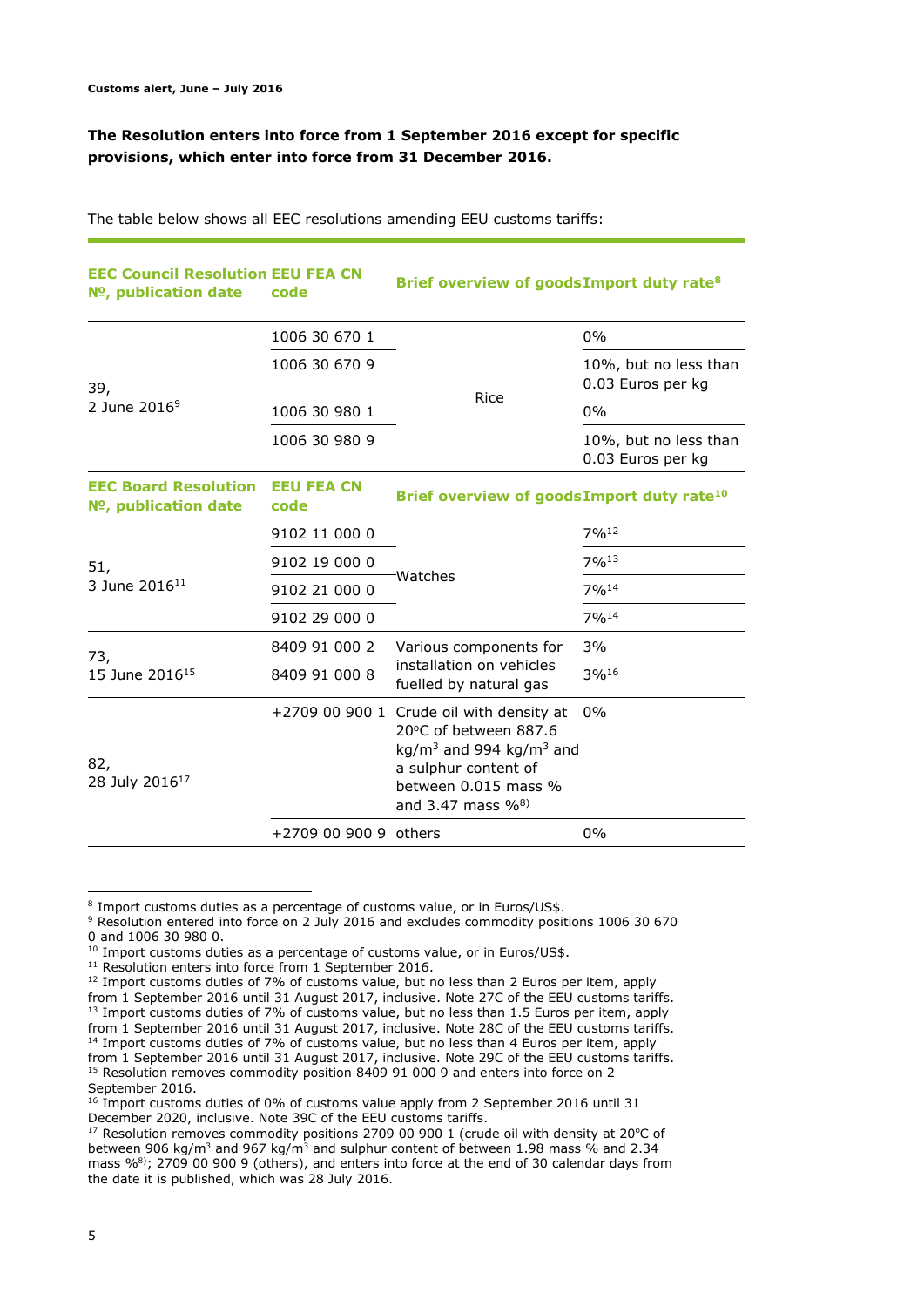### 3. Republic of Kazakhstan

**Specific issues around the import and export of precious stones, jewellery and other items, and unrefined natural diamonds**

Government Resolution № 356 dated 20 June 2016, among others, approves:

- rules for importing precious stones, jewellery and other items into Kazakhstan from non-EEU countries;
- − rules for importing unrefined natural diamonds into and exporting them from Kazakhstan, including Kimberley certification.

The rules establish a procedure for submitting documents to receive a state act of control to import and (or) export precious stones, jewellery and other items, and unrefined natural diamonds.

Furthermore, Minister for Investment and Development Order № 401 dated 28 April 2016 approves rules for reviewing precious stones, jewellery and other items made from precious metals and stones.

The full text of the document can be found in official sources.

**Resolution № 356 enters into force at the end of 10 calendar days after its first official publication, which was 25 June 2016.**

**Order № 401 enters into force at the end of 21 calendar days after its first official publication, which was 20 June 2016.**

#### **Imports exempt from VAT**

Minister for Investment and Development Order № 396 dated 22 April 2016 approves a list of vehicle parts used by taxpayers who have entered into an agreement to assemble vehicles whose import is exempt from VAT.

Minister for Investment and Development Order № 408 dated 28 April 2016 approves a list of raw materials and (or) materials whose import is exempt from VAT within the framework of an investment contract.

VAT exemptions cover imports from EEU countries and their import from outside the EEU.

The full text of the document can be found in official sources.

**Order № 396 and Order № 408 enter into force from 1 January 2017.**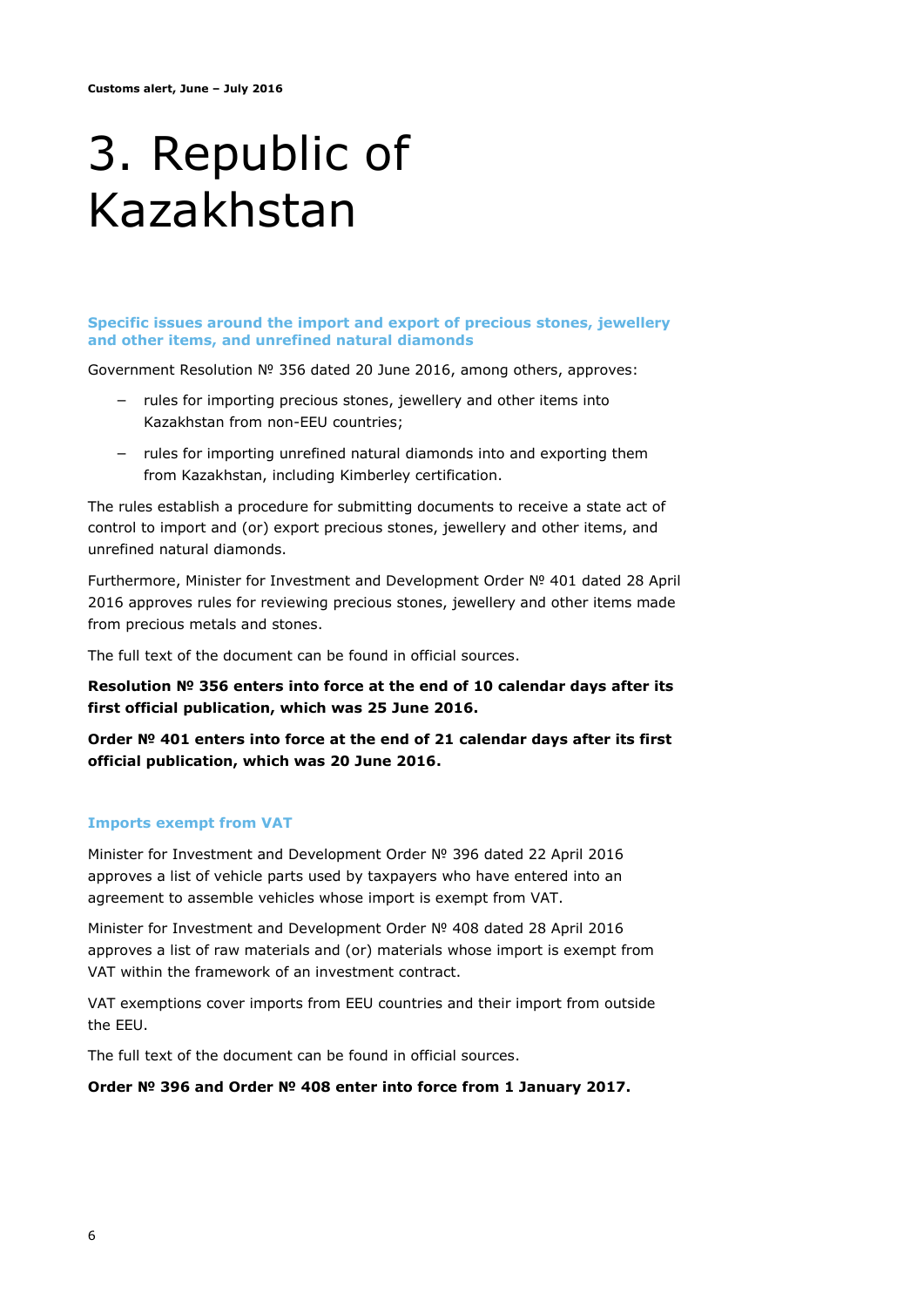#### **Shipping documents for tobacco items**

Minister of Finance № 234 dated 17 May 2016 approves rules for drafting and using shipping documents for tobacco items. The rules cover the sale, including for export, movement, return, transportation and import (except for retail sales) of tobacco items by individuals and legal entities.

#### **The Order entered into force from 1 July 2016.**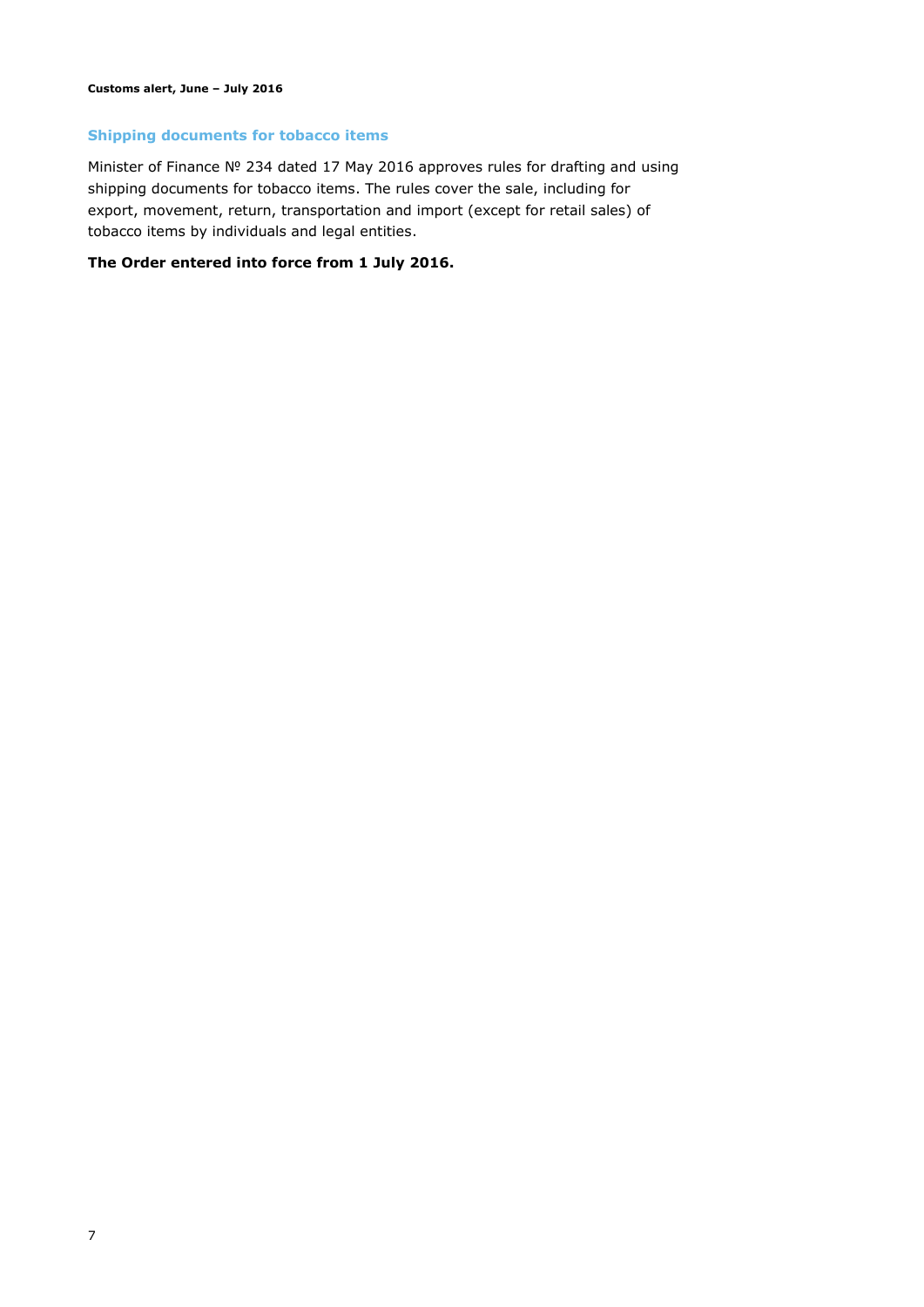### 4. Dear colleagues!

Please contact us should you have any questions regarding the application of Customs Union or Kazakhstan customs law.

The Deloitte customs group provides services specifically designed to assist those performing foreign economic activities understand and apply statutory rules and regulations concerning the import and export of goods. We have a team of experts to work on our engagements who have both theoretical and practical customs knowledge, which, in our opinion, is the key to a quality and professional job.

We are always glad to be of assistance!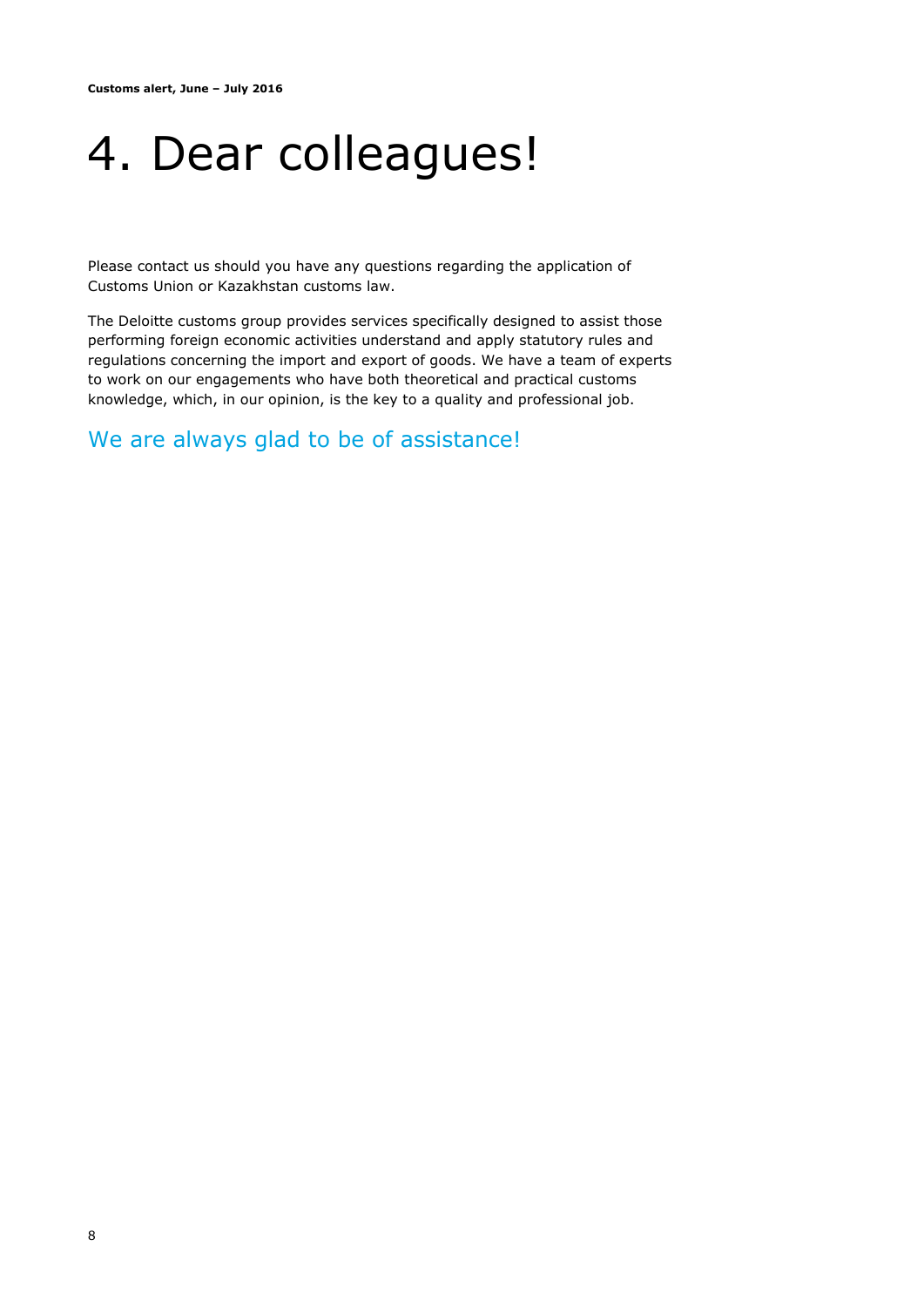### 5. Contact details:

#### **Almaty**

**Vladimir Kononenko** Tax partner Tel.: +7(727) 258 13 40 Fax: +7(727) 258 13 41 Email: [vkononenko@deloitte.kz](mailto:vkononenko@deloitte.kz)

#### **Astana**

**Sholpan Dossymkhanova** Customs manager Tel.: +7(717) 258 04 80 Fax: +7(717) 258 03 90 Email: [sdossymkhanova@deloitte.kz](mailto:sdossymkhanova@deloitte.kz)

#### **Atyrau, Aktau**

**Anthony Mahon** Tax partner Tel.: +7(727) 258 13 40 Fax: +7(727) 258 13 41 Email: [anmahon@deloitte.kz](mailto:anmahon@deloitte.kz)